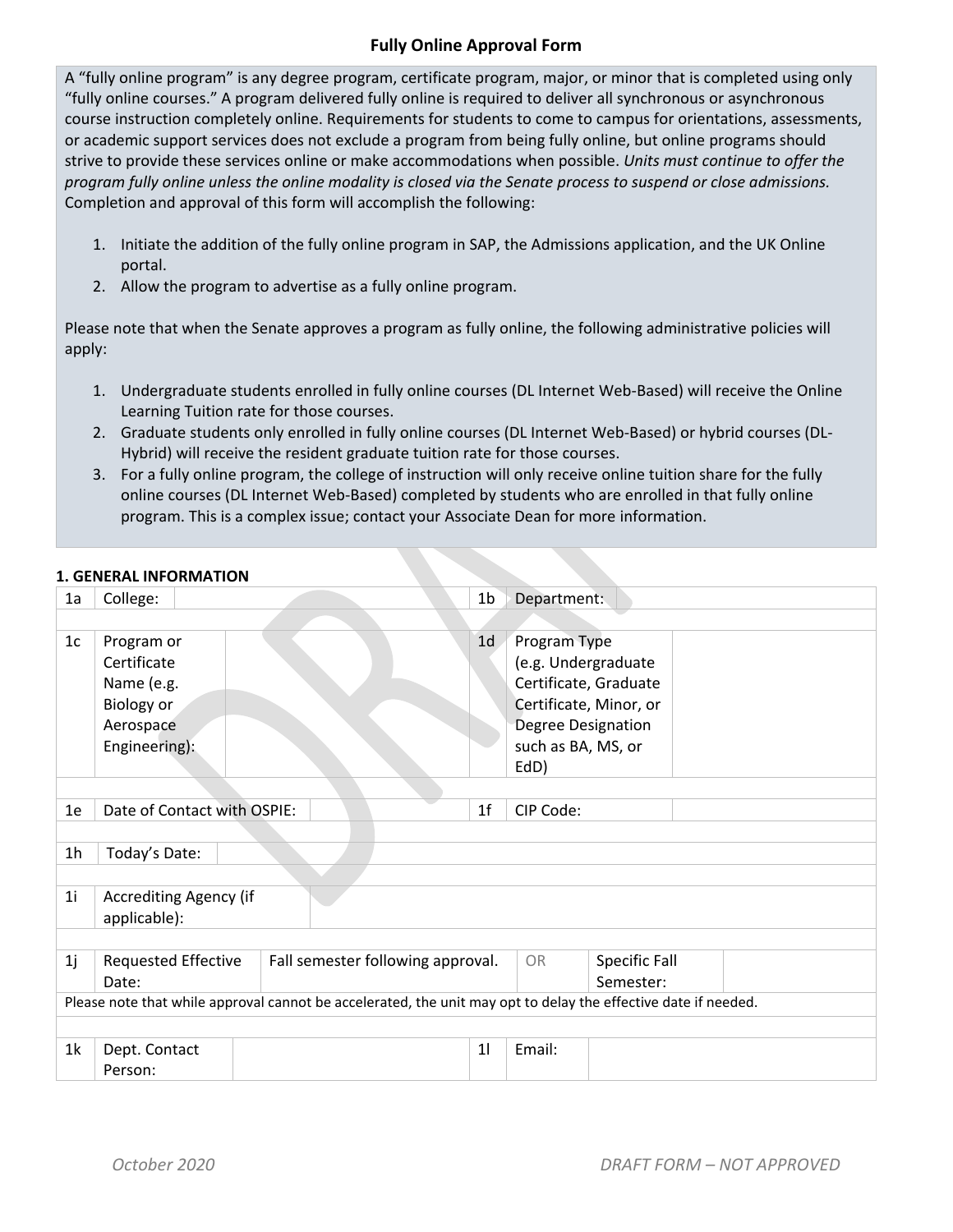#### **2. DELIVERY MODE**

| 2a             | Describe the rationale for creating online delivery of the traditional program.                                                                                                |     |    |  |
|----------------|--------------------------------------------------------------------------------------------------------------------------------------------------------------------------------|-----|----|--|
|                |                                                                                                                                                                                |     |    |  |
|                |                                                                                                                                                                                |     |    |  |
| 2 <sub>b</sub> | Utilizing the file from the Office of Strategic Planning & Institutional Effectiveness (OSPIE), describe the<br>broader academic structure of the existing program.            |     |    |  |
|                |                                                                                                                                                                                |     |    |  |
|                |                                                                                                                                                                                |     |    |  |
|                | Which part of the existing program structure will be offered fully online?                                                                                                     |     |    |  |
| 2c             | Entire minor/certificate/degree                                                                                                                                                |     |    |  |
|                | Specific track, concentration, or specialization within a minor/certificate/degree<br>$\bullet$                                                                                |     |    |  |
|                |                                                                                                                                                                                |     |    |  |
| 2d             | If only offering specific track, concentration, or specialization within a minor/certificate/degree" fully online,<br>list the selected ones to be offered fully online below. |     |    |  |
|                |                                                                                                                                                                                |     |    |  |
| 2e             | Will the program you are requesting to offer online still be offered face-to-face?                                                                                             | Yes | No |  |
|                | If no, continued compliance with SACSCOC's accreditation standards requires that all                                                                                           |     |    |  |
|                | program suspensions and closures, including suspension of a modality, must be reported and have a teach out                                                                    |     |    |  |
|                | plan approved by the Senate. To initiate this process, request approval through the Program Suspensions and                                                                    |     |    |  |
|                | <b>Closure form.</b>                                                                                                                                                           |     |    |  |
|                |                                                                                                                                                                                |     |    |  |
| 2f             | Provide the date of the vote by the faculty of record affirming that the current curriculum is appropriate for<br>fully online delivery.                                       |     |    |  |
|                |                                                                                                                                                                                |     |    |  |
|                |                                                                                                                                                                                |     |    |  |
| 2g             | Have all courses been approved for Distance Learning Delivery? Consider college<br>requirements, UK Core requirements, and Graduation Composition & Communication              | Yes | No |  |
|                | Requirement (GCCR).                                                                                                                                                            |     |    |  |
|                | If not, which courses will be/have been submitted in Curriculog for approval?                                                                                                  |     |    |  |
|                |                                                                                                                                                                                |     |    |  |
|                | All required courses must be available fully online. Regarding guided or free elective                                                                                         |     |    |  |
| 2h             | courses, will moving to fully online result in online students having fewer of these courses<br>to choose from?                                                                | Yes | No |  |
|                | If yes, provide a rationale explaining how the curriculum meets program requirements to provide a<br>comparable learning experience.                                           |     |    |  |
|                |                                                                                                                                                                                |     |    |  |
| 2i             | Will fully online courses be offered less frequently than face-to-face courses?                                                                                                | Yes | No |  |
|                | If yes, explicitly describe which fully online courses will be available less frequently and provide a rationale                                                               |     |    |  |
|                | explaining how the curriculum accommodates time to degree completion.                                                                                                          |     |    |  |
|                |                                                                                                                                                                                |     |    |  |
|                |                                                                                                                                                                                |     |    |  |
| 2j             | Will courses for the online curriculum be offered by another educational unit?                                                                                                 | Yes | No |  |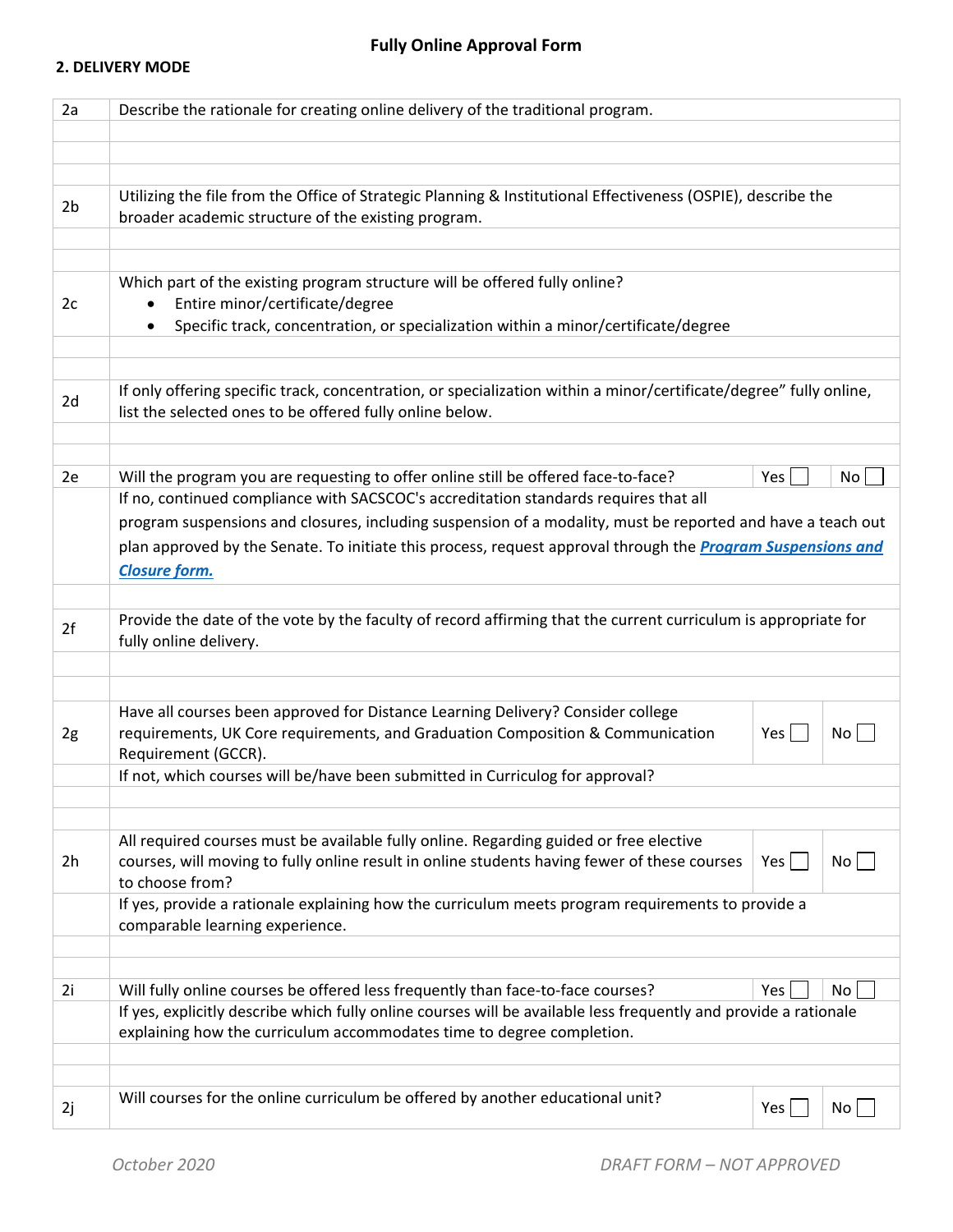# **Fully Online Approval Form**

|  | For courses borrowed from another unit, a letter of support is required from the other     |  |
|--|--------------------------------------------------------------------------------------------|--|
|  | unit's chair confirming that the course will continue to be offered online until both unit |  |
|  | chairs agree to stop using the course.                                                     |  |
|  |                                                                                            |  |

## **3. RESOURCES**

| 3a | Program infrastructure may include centrally supported services and technology such as<br>the Learning Management System, video conferencing tools, proctoring, state<br>authorization/licensure support, instructional design support, faculty development,<br>student support services, etc.<br>Will your program include additional services and technology? | Yes | No <sub>1</sub> |
|----|-----------------------------------------------------------------------------------------------------------------------------------------------------------------------------------------------------------------------------------------------------------------------------------------------------------------------------------------------------------------|-----|-----------------|
|    | If yes, describe any additional program infrastructure that will be provided to support distance delivery                                                                                                                                                                                                                                                       |     |                 |
|    | methods and ensure that the Dean's letter of feasibility reflects this support.                                                                                                                                                                                                                                                                                 |     |                 |
|    |                                                                                                                                                                                                                                                                                                                                                                 |     |                 |
|    |                                                                                                                                                                                                                                                                                                                                                                 |     |                 |
| 3b | UK has standard and differential tuition rates. Will students in the fully online<br>program be charged the standard University tuition rate?                                                                                                                                                                                                                   | Yes | No              |
|    | If no, briefly describe the tuition to be charged and ensure the Dean's letter of feasibility describes the<br>differential tuition rate in detail.                                                                                                                                                                                                             |     |                 |
|    |                                                                                                                                                                                                                                                                                                                                                                 |     |                 |
|    |                                                                                                                                                                                                                                                                                                                                                                 |     |                 |
| 3c | Describe your plan to ensure instructors are trained to deliver courses in the online program. For<br>information on Program/Course Level Best Practices click here.                                                                                                                                                                                            |     |                 |
|    |                                                                                                                                                                                                                                                                                                                                                                 |     |                 |
|    |                                                                                                                                                                                                                                                                                                                                                                 |     |                 |
| 3d | Explain how online courses will be adapted and built in the Learning Management System (e.g. Canvas) to<br>create a cohesive program. For information on program- and course-level best practices click here.                                                                                                                                                   |     |                 |
|    |                                                                                                                                                                                                                                                                                                                                                                 |     |                 |
|    |                                                                                                                                                                                                                                                                                                                                                                 |     |                 |
|    | Technical support for instructors and students in fully online courses include ITS<br>Customer Service, Canvas Support, Zoom Support, Distance Learning Library Services<br>(DLLS), Respondus-Monitor, and ProctorU. Are there additional types of technical                                                                                                    | Yes |                 |
| 3e | support that students and instructors will need?                                                                                                                                                                                                                                                                                                                |     | No <sub>1</sub> |
|    | If yes, who will provide that additional technical support and how?                                                                                                                                                                                                                                                                                             |     |                 |
|    |                                                                                                                                                                                                                                                                                                                                                                 |     |                 |
|    |                                                                                                                                                                                                                                                                                                                                                                 |     |                 |
| 3f | In general, programs offered fully online will use the same program-level assessment<br>plan that is already approved by OSPIE for your existing program. Will you assess the<br>proposed online program using the same program-level assessment plan that is already<br>approved by OSPIE for your residential program?                                        | Yes | No              |
|    | If not, please provide a new program-level assessment plan for the proposed online program.                                                                                                                                                                                                                                                                     |     |                 |
|    |                                                                                                                                                                                                                                                                                                                                                                 |     |                 |
|    |                                                                                                                                                                                                                                                                                                                                                                 |     |                 |